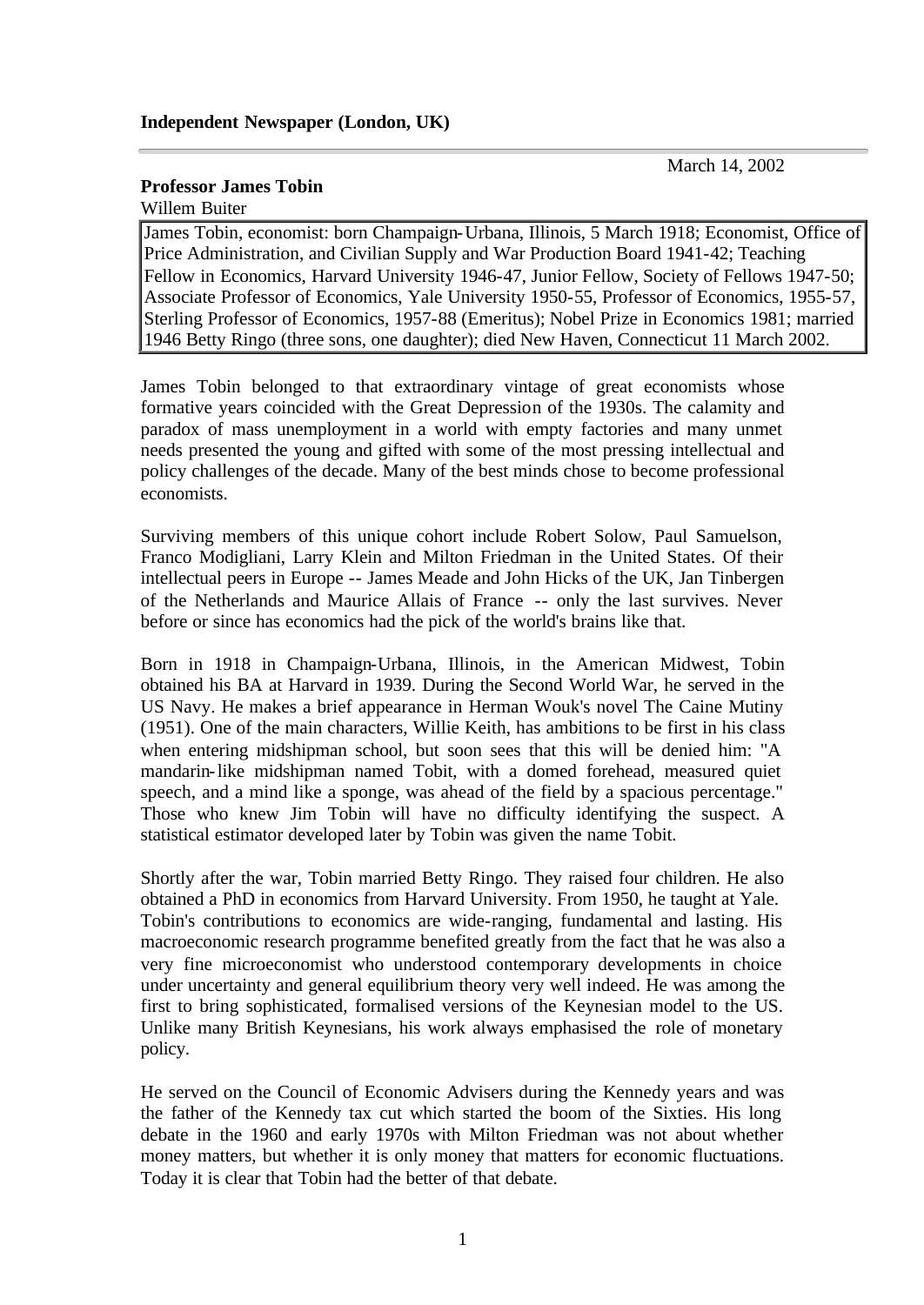He made fundamental, lasting contributions to the study of private consumption behaviour, the theory of economic growth, the theory of banking and financial intermediation, and the theory and empirics of portfolio allocation -- the study of how investors allocate their financial wealth across alternative risky investment opportunities to obtain the best risk-return configuration. In 1981 he received the Nobel Memorial Prize in Economics, "for his analysis of financial markets and their relations to expenditure decisions, employment, production and prices".

Tobin's attitude to the rational expectations school of the late Seventies and the Eighties was one of enduring scepticism. The policy ineffectiveness propositions (stabilisation policy at best achieves nothing; at worst it adds noise and uncertainty to the economy) that came out of the marriage of rational expectations with simplistic New Classical competitive equilibrium models were never accepted by him. Tobin's short-run inflation-unemployment trade-off always persisted long enough to give policy a chance.

Tobin recognised and emphasised the crucial role incentives play in shaping human behaviour. He was, however, scornful of the so-called "supply side economics" of the Reagan era and of its current reincarnation under Bush Jnr. He rejected the proposition that cuts in marginal tax rates would more than pay for themselves, even at full employment, by unleashing the thrift, industry and animal spirits of the American worker-saver-entrepreneur. He knew a case of self-serving special pleading by the rich for the rich when he saw one.

Unlike most economists, Tobin was a master of the English language. I well remember his comments after he returned to me what I had thought was the final draft of my PhD thesis, which had been written in a very Germanic style: *"Just cut all the sentences in half, and I will approve it."*

Despite his prodigious output of scholarly and policy papers, Jim Tobin had a wideranging and often active interest in culture, the arts and sports. With Betty he shared a love of Gilbert and Sullivan, the jazz musician Leon "Bix" Beiderbecke and the hopeless quest of the Chicago White Sox for a World Series victory. Before age finally took its toll, he was an enthusiastic participant in many sports, including tennis and skiing. His style in both sports was unique but quite effective. His competitive edge did not leave him on the tennis court.

Betty and Jim Tobin's New Haven home was for many decades a magnet and refuge not only for friends and colleagues, but also for legions of students. A large number of cats and dogs also frequented the premises, and sometimes appeared to run the place. During my student days I counted a growing number of Newfies and a three-legged cat. A recurring event was the Christmas party at the Tobins, which lasted from the early evening till the wee hours of the morning and had pizza, beer, poker and companionship as its key ingredients.

Jim Tobin was an imposing presence. The Dutch say of someone who stands out in a crowd: he enters the room twice. Tobin generally entered quietly, but he definitely always entered twice. He could be rather overwhelming on a first or second acquaintance. I remember standing across from him, as a second-year graduate student -- the lowest life-form in academe -- in his office on the top floor of the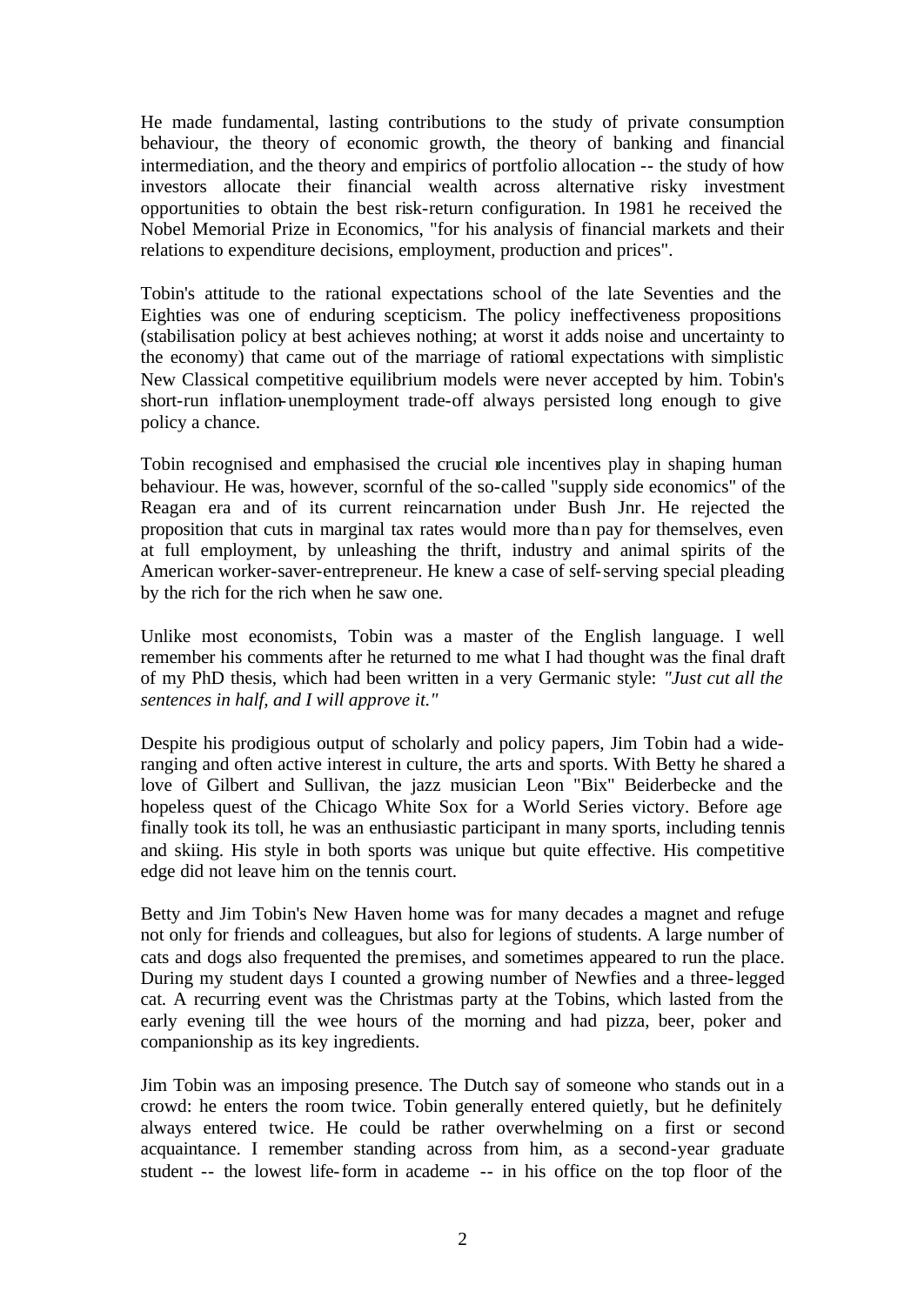Cowles Foundation at Yale University. I had some half-baked idea I wanted to turn into a PhD dissertation and hoped he would supervise me. As I went through my wellprepared mini-presentation, Jim looked at me, slouched in his seat, with his glasses half-way down his nose, and said nothing. The forehead began to look more and more domed and first one and then two eyebrows began to rise. I lost it completely and left saying I would put it all down on paper. I never did. It soon became obvious that the eyebrows had risen for a good reason.

He raised many generations of PhD students, many of whom owed their first publications to a joint publication with the Master.

He was a lifelong Democrat and liberal, in the American sense of the world. He did not believe that a raw, unadulterated capitalist market system would be either automatically stable or just. He favoured the use of monetary and fiscal policy for active stabilisation policy. He also argued for a public sector that commanded, through broadly based taxes, sufficient resources to help those who have trouble helping themselves and to finance the provision of public goods. He recognised the enormous vitality of a market economy and its unique capacity for creating material wealth. He was also aware of the manifest failures of the market mechanism when confronted with major environmental externalities.

As regards international economic policy, he supported free trade and multilateralism. He also favoured government assistance to the losers in the trade liberalisation process, but with the support designed to assist the reallocation of resources from dead-end industries towards viable new uses. He was sceptical of the benefits of international financial integration in a world with multiple currencies.

One of his most famous proposals was for a tax on foreign-exchange transactions designed to deter short-term speculative capital movements and thus stabilise exchange rates. This so-called "Tobin tax" was in recent years adopted by some of the most determined enemies of trade liberalisation, globalisation and the open society. The proposal to use the Tobin tax as a means of raising revenues for development assistance was rejected by Tobin, and he forcefully repudiated the anti-globalisation mantra of the Seattle crowd.

Jim Tobin embodied the best America has offered the world during the past century. He had a prodigious intellect and seemingly inexhaustible energy and creativity. He was tolerant of views he disagreed with, and passionate in the defence of tolerance. He objected to the war in Vietnam but also to the mob culture that grew up around the anti-war movement and shouted down and intimidated those it disagreed with. He saw both the uses and the limitations of competition, and where it should give way to cooperation.

He valued self-reliance and insisted on personal responsibility, but recognised the moral obligation each one of us has to our fellow men. He recognised that society was more than a collection of loosely connected individual utilitarian automata. He was completely without falsehood or pretence. He could be fierce in his denunciation of what he saw as dishonest, hypocritical behaviour. He despised those who treated the truth as a strategic or tactical option rather than something to be valued and pursued for its own sake. Nixon made him furious. Bill Clinton made him sad.